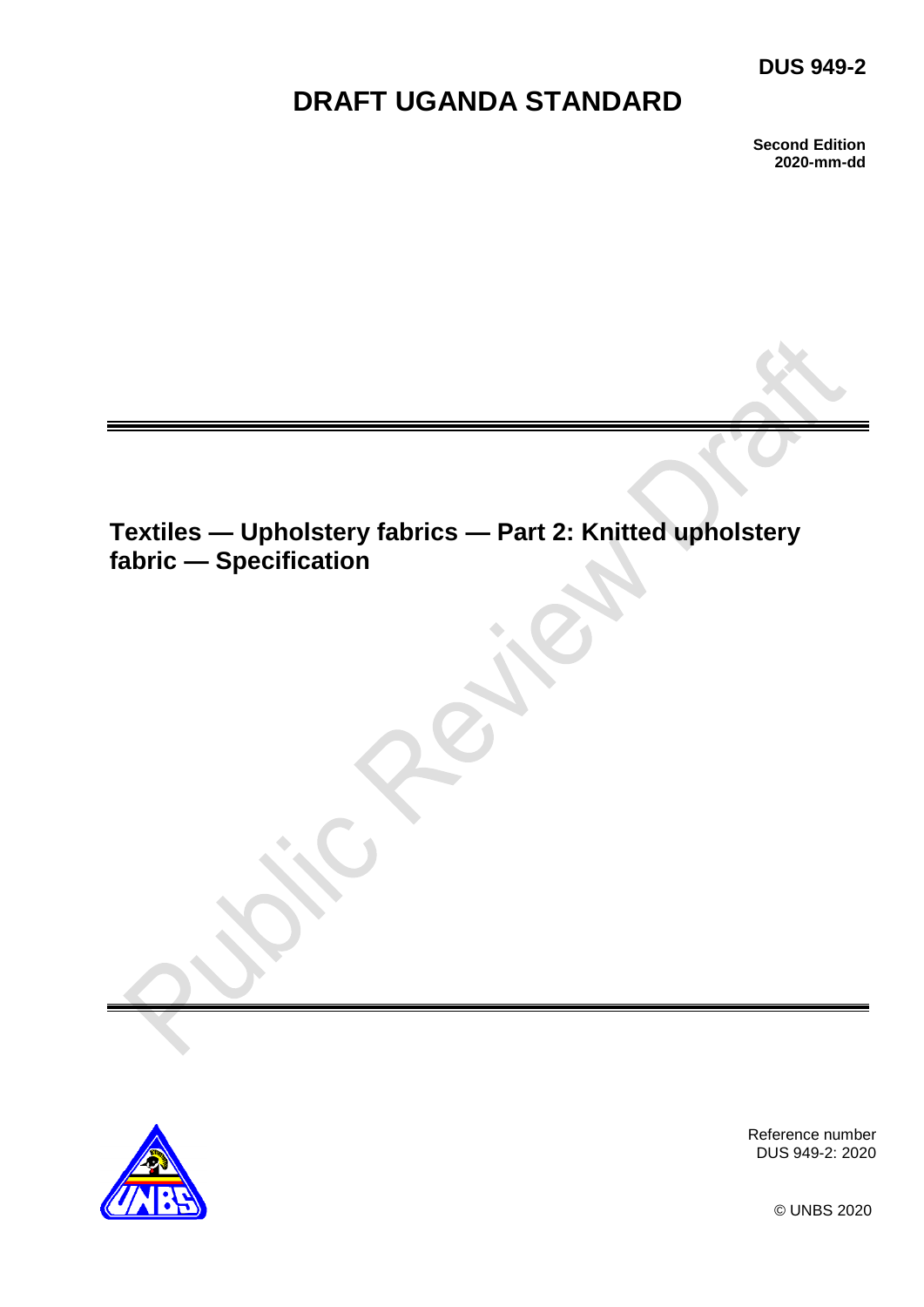**Compliance with this standard does not, of itself confer immunity from legal obligations**

**A Uganda Standard does not purport to include all necessary provisions of a contract. Users are responsible for its correct application**

#### © UNBS 2020

All rights reserved. Unless otherwise specified, no part of this publication may be reproduced or utilised in any form or by any means, electronic or mechanical, including photocopying and microfilm, without prior written permission from UNBS.

Requests for permission to reproduce this document should be addressed to

The Executive Director Uganda National Bureau of Standards P.O. Box 6329 **Kampala** Uganda Tel: +256 414 333 250/1/2/3 Fax: +256 414 286 123 E-mail: [info@unbs.go.ug](mailto:info@unbs.go.ug) Web: www.unbs.go.ug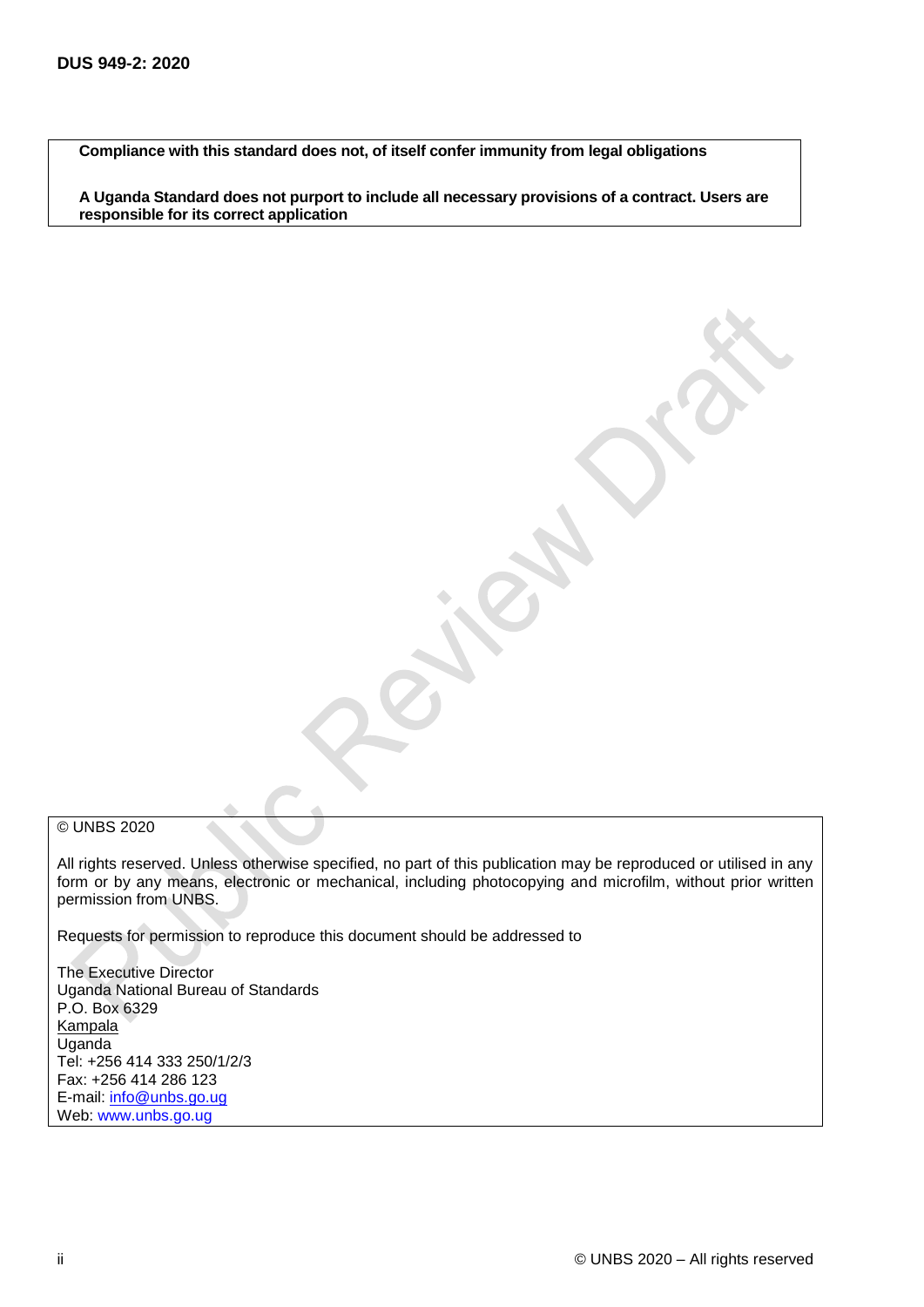## **Foreword**

Uganda National Bureau of Standards (UNBS) is a parastatal under the Ministry of Trade, Industry and Cooperatives established under Cap 327, of the Laws of Uganda, as amended. UNBS is mandated to coordinate the elaboration of standards and is

(a) a member of International Organisation for Standardisation (ISO) and

(b) a contact point for the WHO/FAO Codex Alimentarius Commission on Food Standards, and

(c) the National Enquiry Point on TBT Agreement of the World Trade Organisation (WTO).

The work of preparing Uganda Standards is carried out through Technical Committees. A Technical Committee is established to deliberate on standards in a given field or area and consists of key stakeholders including government, academia, consumer groups, private sector and other interested parties.

Draft Uganda Standards adopted by the Technical Committee are widely circulated to stakeholders and the general public for comments. The committee reviews the comments before recommending the draft standards for approval and declaration as Uganda Standards by the National Standards Council.

The committee responsible for this document is Technical Committee UNBS/TC 7, Textiles, Leather and Paper products, Subcommittee SC 1, Textiles and Related products.

This second edition cancels and replaces the first edition (US 949-2:2011), which has been technically revised.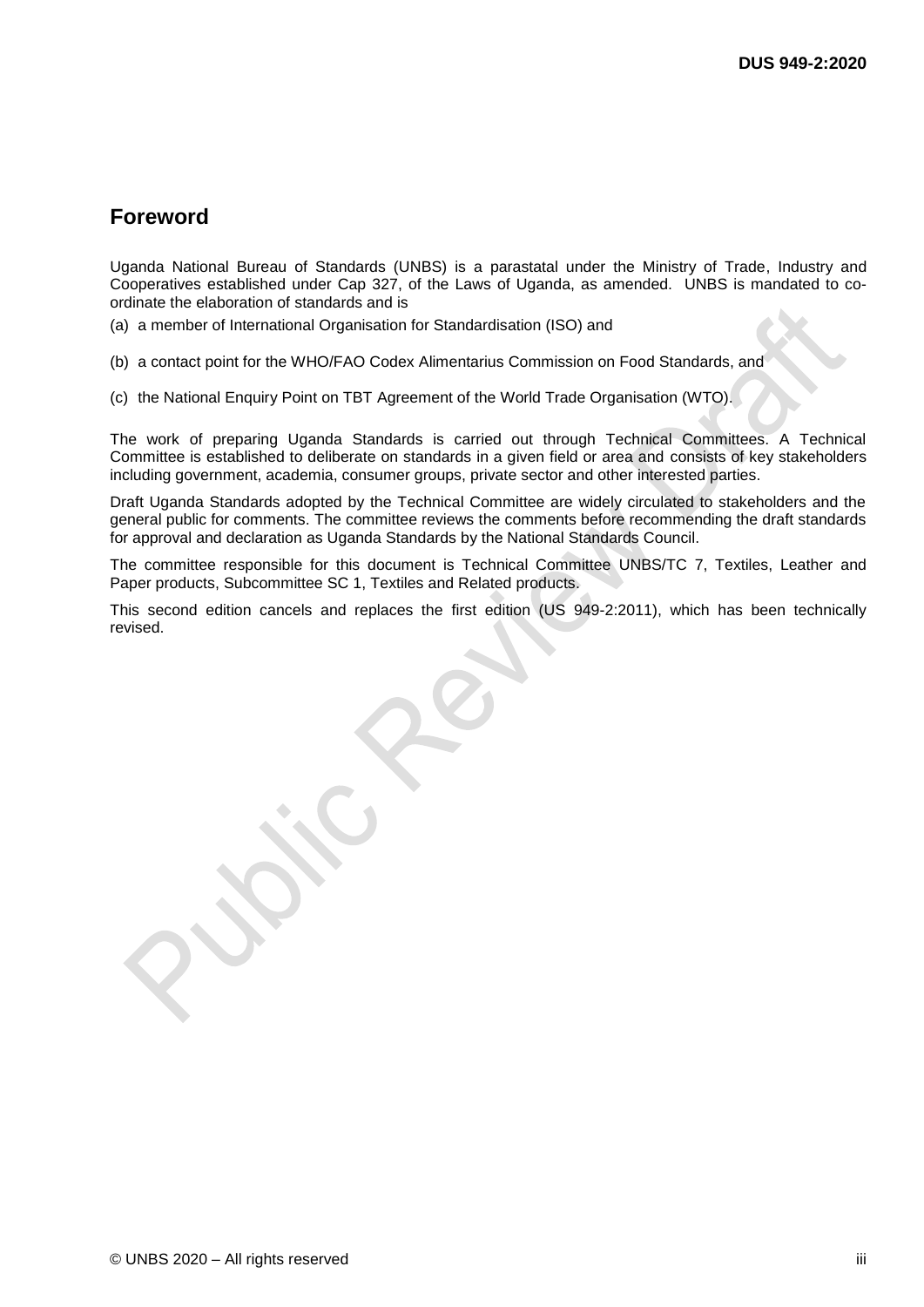## **Introduction**

The assessment of upholstery fabrics is a complicated task. There is a multitude of experimental data available, but inter-laboratory testing show a large scattering of test results, in particular for abrasion testing, thus leading to important differences in quality perception. Furthermore the correlation between laboratory testing and actual wear behaviour in practice is not very well established.

Other characteristics like flammability specifications and requirements are so detailed, complex and all encompassing that separate, dedicated pieces of literature and information are required for each flammability specification.

It is not possible to divide upholstery fabrics into just a few performance classes, because of the enormous variety of conditions of use. Also the type of upholstery (firm or soft) influences the abrasion of the upholstery fabric and hence the requirements to the abrasion resistance. There is for example a tremendous difference between furniture used in a room without windows and furniture which is directly exposed to sunlight, or between furniture used by elder people and furniture used by a family with small children. These differences in conditions and severity of use necessitate a flexible approach. Hence no single performance specification can possibly apply to all the various fabrics that could be utilized for this end use. In certain instances, the specification provided by the ultimate consumer should be taken into consideration.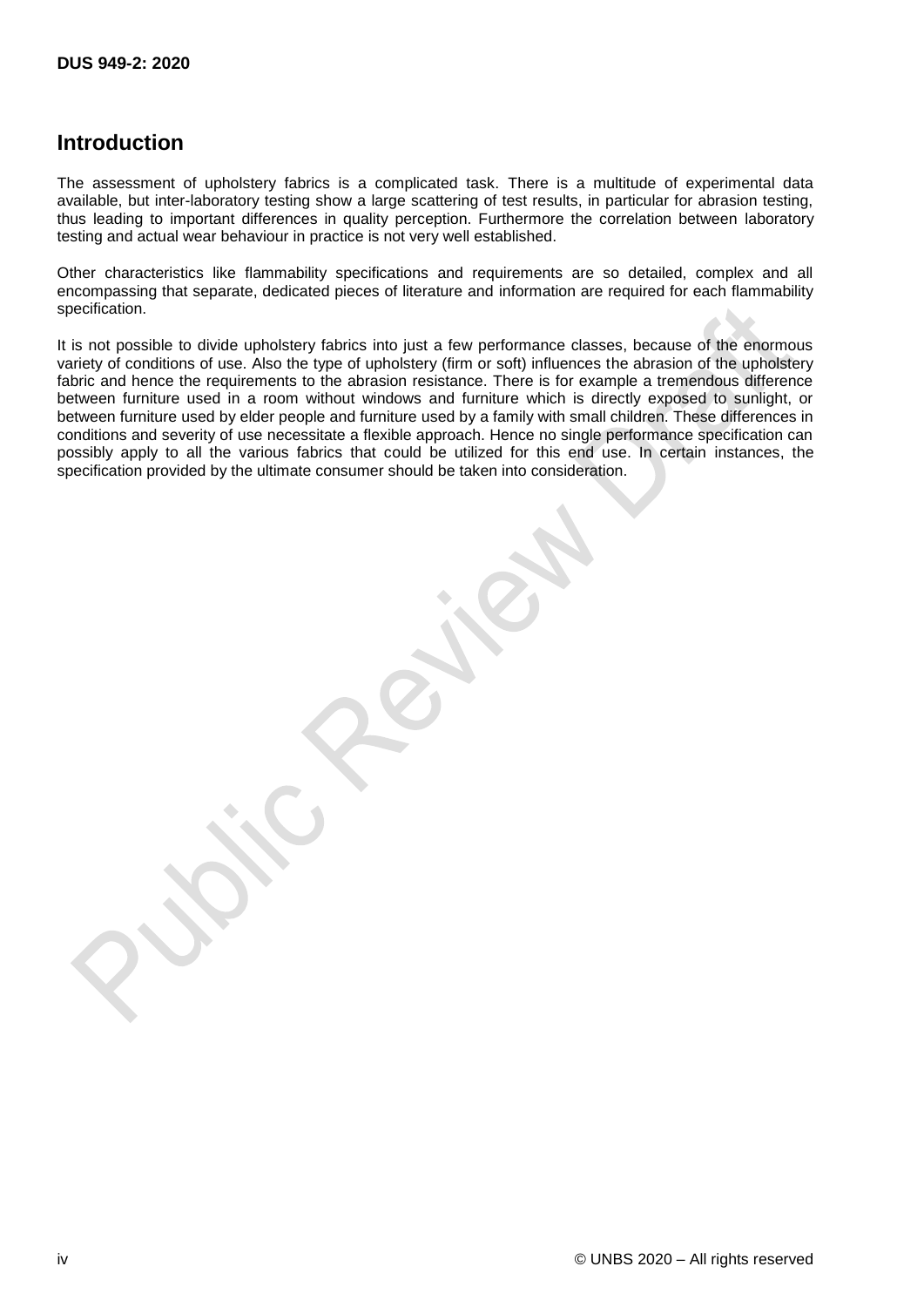# **Textiles — Upholstery fabrics — Part 2: Knitted upholstery fabric — Specification**

#### **1 Scope**

This Draft Uganda standard specifies the requirements, methods of test and sampling for knitted upholstery fabrics as used in the manufacture of indoor furniture. It is not applicable to fabrics used in contract, porch, deck and lawn furniture, nor for woven fabrics, bounded or laminated fabrics, or surface coated fabrics (such as vinyls and urethanes).

#### **2 Normative references**

The following referenced documents are referred to in the text in such a way that some or all of their content constitutes requirements of this document. For dated references, only the edition cited applies. For undated references, the latest edition of the referenced document (including any amendments) applies.

ISO 105-B02, *Textiles — Tests for colour fastness — Part B02: Colour fastness to artificial light: Xenon arc fading lamp test* 

ISO 105-E01, *Textiles — Tests for colour fastness — Part E01: Colour fastness to water*

ISO 105-G02, *Textiles — Tests for colour fastness — Part G02: Colour fastness to burnt gas fumes*

ISO 105-X05, *Textiles — Tests for colour fastness — Part X05: Colour fastness to organic solvents*

ISO 105-X12, *Textiles — Tests for colour fastness — Part X12: Colour fastness to rubbing*

ISO 5077, *Textiles — Determination of dimensional change in washing and drying*

ISO 6941, *Textile fabrics -- Burning behaviour -- Measurement of flame spread properties of vertically oriented specimens*

ISO 10528, *Textiles — Commercial laundering procedures for textile fabrics prior to flammability testing*

ISO 12138, *Textiles — Domestic laundering procedures for textile fabrics prior to flammability testing*

ISO 12947-1, *Textiles — Determination of the abrasion resistance of fabrics by the Martindale method — Part 1: Martindale abrasion testing apparatus*

ISO 12947-2, *Textiles — Determination of the abrasion resistance of fabrics by the Martindale method — Part 2: Determination of specimen breakdown*

ISO 13934-2, *Textiles — Tensile properties of fabrics — Part 2: Determination of maximum force using the grab method*

ISO 13936-1, *Textiles — Determination of the slippage resistance of yarns at a seam in woven fabrics — Part 1: Fixed seam opening method*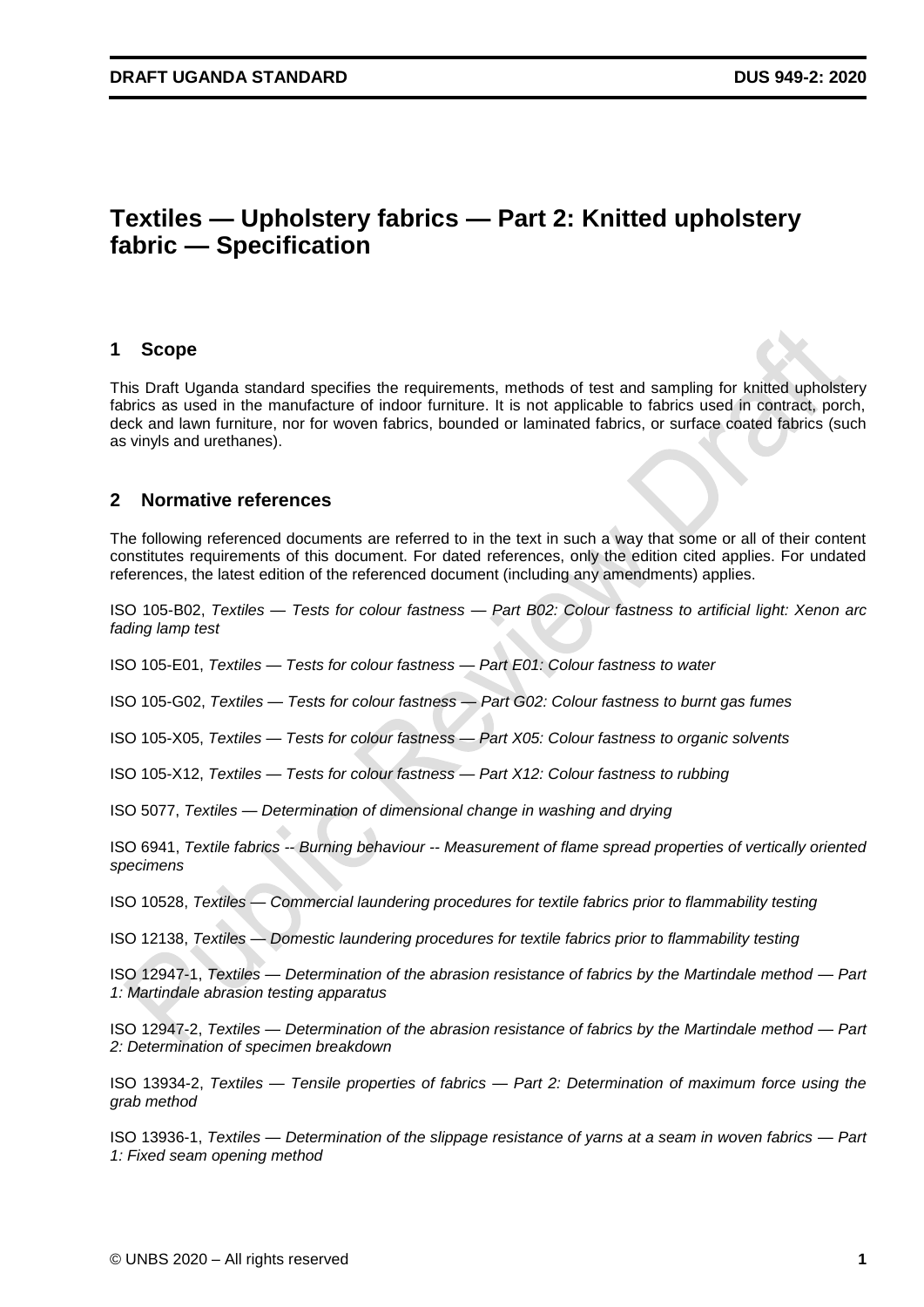ISO 13937-3, *Textiles — Tear properties of fabrics — Part 3: Determination of tear force of wing-shaped test specimens (Single tear method)*

## **3 Terms and definitions**

For the purposes of this document, the following terms and definitions apply.

#### **3.1**

#### **contract furniture**

furniture manufacture for use in non-household application

#### **3.2**

#### **furniture covering**

general term for attached upholstery fabric

#### **3.3**

**upholstery fabric**  exterior fabric covering to a furniture unit

#### **3.4**

#### **knitted fabrics**

fabric manufactured by intermeshing of loops (interloping) of yarns

## **4 Requirements**

#### **4.1 General requirements**

**4.1.1** The upholstery fabrics used in the manufacture of this end product shall be of knitted material.

**4.1.3** Flammability requirements shall be as agreed upon between the purchaser and supplier, provided they meet or exceed that specified under 4.2.2

**4.1.4** In addition to the specifications listed in Table 1, upholstery fabrics shall meet the performance profile claimed by the manufacturer or required by the ultimate consumer.

NOTE It should be recognised that fabrics can be produced utilizing almost an infinite number of combinations of construction variables (type of fibre, percentage of fibre, yarn twist, yarn count, chemical and mechanical finished, etc.) Hence no single performance specification can possibly apply to all the various fabrics for this end-use. In such cases, the specification of the specified consumer should be taken into consideration.

## **4.2 Specific requirements**

#### **4.2.1 General**

The properties of knitted upholstery shall conform to all of the specification requirements in Table 1.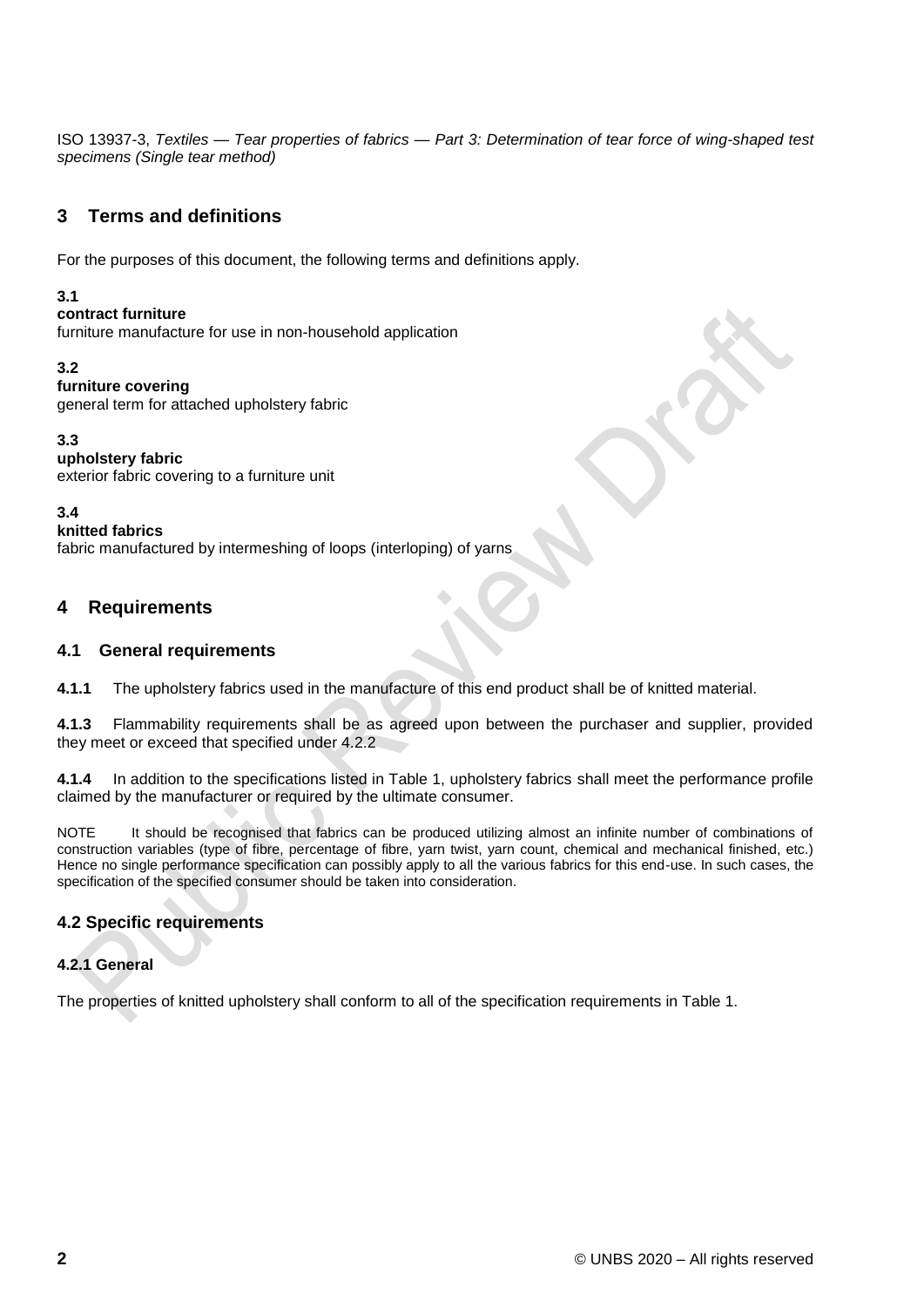| <b>Characteristics</b>                       | <b>Specifications</b> | <b>Test methods</b> |
|----------------------------------------------|-----------------------|---------------------|
| Dimensional change:                          |                       |                     |
| Wale or course;                              |                       |                     |
| Shrinkage                                    | 5.0 % max             | <b>ISO 5077</b>     |
| Elongation                                   | 2.0 % max             |                     |
| Breaking strength                            | 222 N                 | ISO 13934-2         |
| Tongue tear strength                         |                       |                     |
| Tricot knit only                             | 45 N min              | ISO 13937-3         |
| Other knits                                  | 22 N min              |                     |
| Resistance to yarn slippage (seam integrity) | 111 N min             | ISO 13936-1         |
| Colour fastness to;                          |                       |                     |
| Water (colour change)                        | 4                     | ISO 105-E01         |
| Organic solvent (colour change)              | 4                     | ISO 105-X05         |
| Burnt gas fumes $-2$ cycles                  | 4                     | ISO 105-G02         |
| Light                                        | Δ                     | ISO 105-B02         |
| Rubbing                                      |                       |                     |
| Dry                                          |                       | ISO 105-X12         |
| Wet                                          |                       | ISO 105-X12         |
| Surface abrasion (double rubs), min.         |                       |                     |
| Light duty (3000 cycles)                     | No noticeable wear    | ISO 12947-1         |
| Medium duty (9000 cycles)                    |                       | ISO 12947-2         |
| Heavy duty (15000 cycles)                    |                       |                     |

**Table 1 — Specification requirements** 

#### **4.2.2 Flammability requirement**

**4.2.2.1** ISO 6941 Test method shall be used to evaluate flammability properties. In case a manufacturer claims an alternative method, the manufacturer shall demonstrate that such a method is technically equivalent or better to the one specified.

**4.2.2.2** When tested in accordance with ISO 6941, the average time to sever the upper trip thread for all specimens shall not be less than 20 s.

NOTE Except where specified that testing after an approved cleansing or wetting procedure is unnecessary, all samples for flammability test should be subjected to the appropriate procedure specified in ISO 10528 or ISO 12138 as appropriate. It is unnecessary to test such samples before the cleansing procedure.

## **5 Labelling**

Each roll of fabric shall have a label securely attached in such a way that it can be retained with the roll indicating the following information. For fabrics supplied against a certain pattern, the information shall be available with the pattern:

a) name and address of the manufacturer or distributor or other means of identification;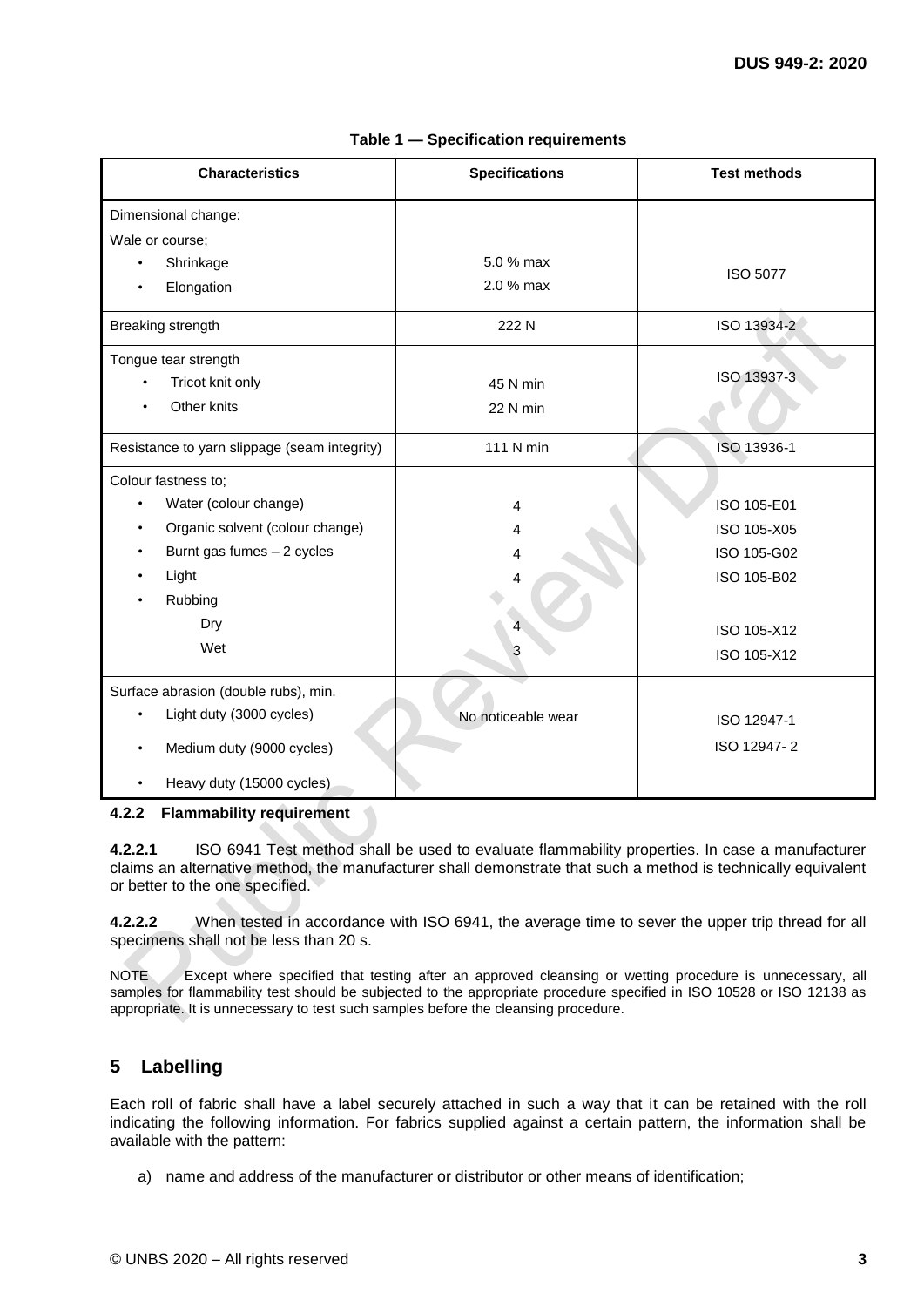- b) fibre content of the fabric;
- c) dimensions or size (length and width);
- d) lot number or batch number
- e) care instructions
- f) country of origin; and
- g) any other marking as the contract or order may direct.

## **6 Assessment of compliance**

#### **6.1 Lot**

**6.1.1** The quantity of upholstery fabrics of the same type and quality delivered to one buyer against one dispatch note shall constitute a lot.

**6.1.2** The conformity of the lot to the requirements of the standards shall be determined on the basis of tests carried out on the samples selected from the lot.

**6.1.3** Unless otherwise agreed upon between the buyer and the manufacturer, the number of pieces to be selected at random from a lot shall be in accordance with Table 2.

| Number of pieces in a lot | Sample size (number of pieces to<br>be selected) | Sub-sample (test samples) |
|---------------------------|--------------------------------------------------|---------------------------|
| Up to $100$               | 10                                               | 5                         |
| 101 to 300                | 15                                               | 6                         |
| 301to 500                 | 25                                               |                           |
| 501 to 800                | 35                                               | 8                         |
| 801 to 1300               | 50                                               | 9                         |
| 1301 and above            | 75                                               | 10                        |

**Table 2 — Sample size**

#### **6.2 Test specimens**

Where not prescribed in the relevant test method indicated against each characteristic in Table 1, the test specimens shall be taken at points as widely dispersed as possible throughout the available test samples.

#### **6.3 Criteria of compliance**

The lot shall be declared as conforming to specification for various characteristics referred in Table 1 and 4.2.2, if for each of the characteristics, the mean values of the test results on all the individual specimens are found to be within limits of the specification. Failing of a sample on account of any of the characteristics shall mean rejection of the full lot.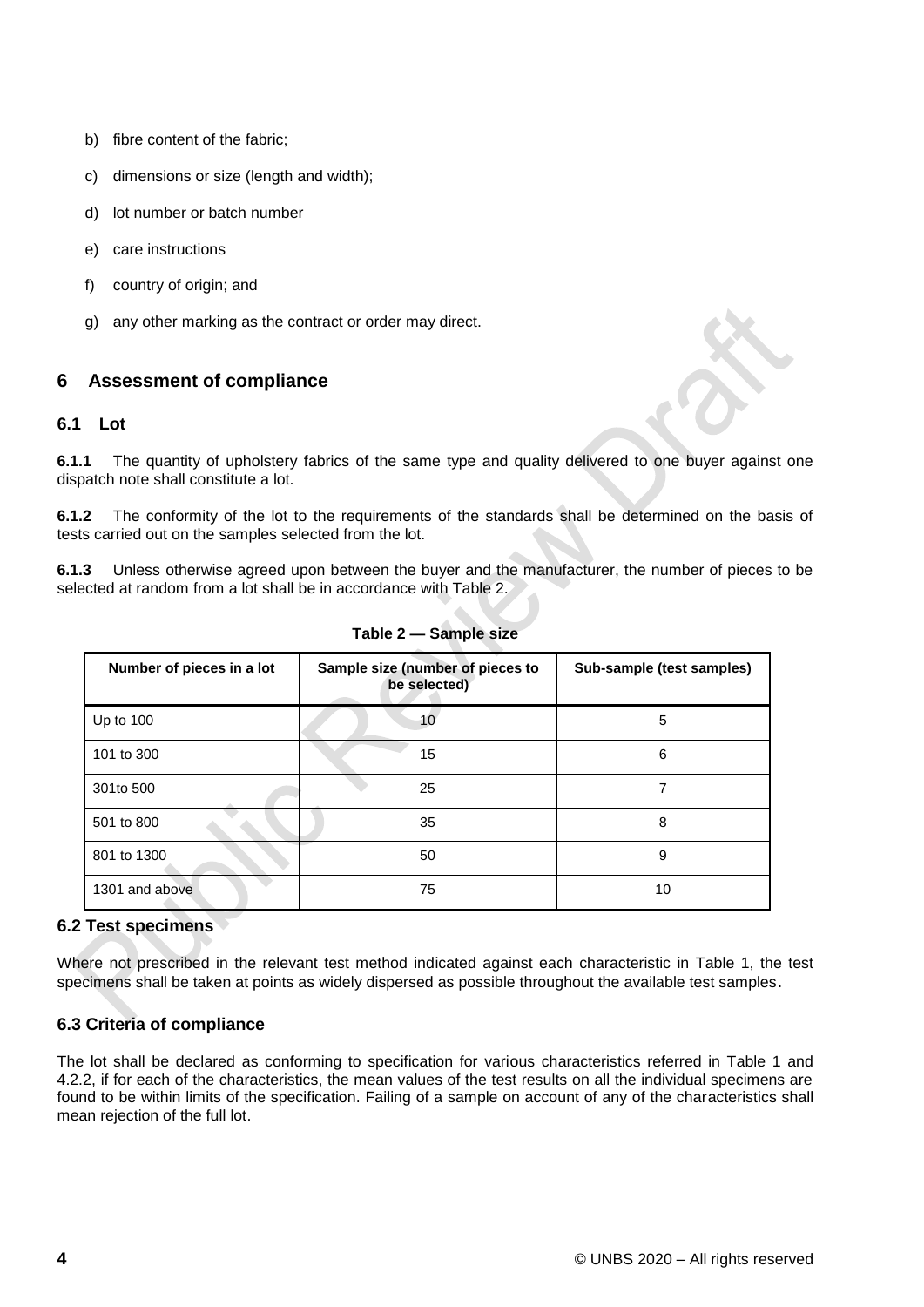# **Bibliography**

ASTM D4771M -19, *Standard Performance Specification for Knitted Upholstery Fabrics for Indoor Furniture*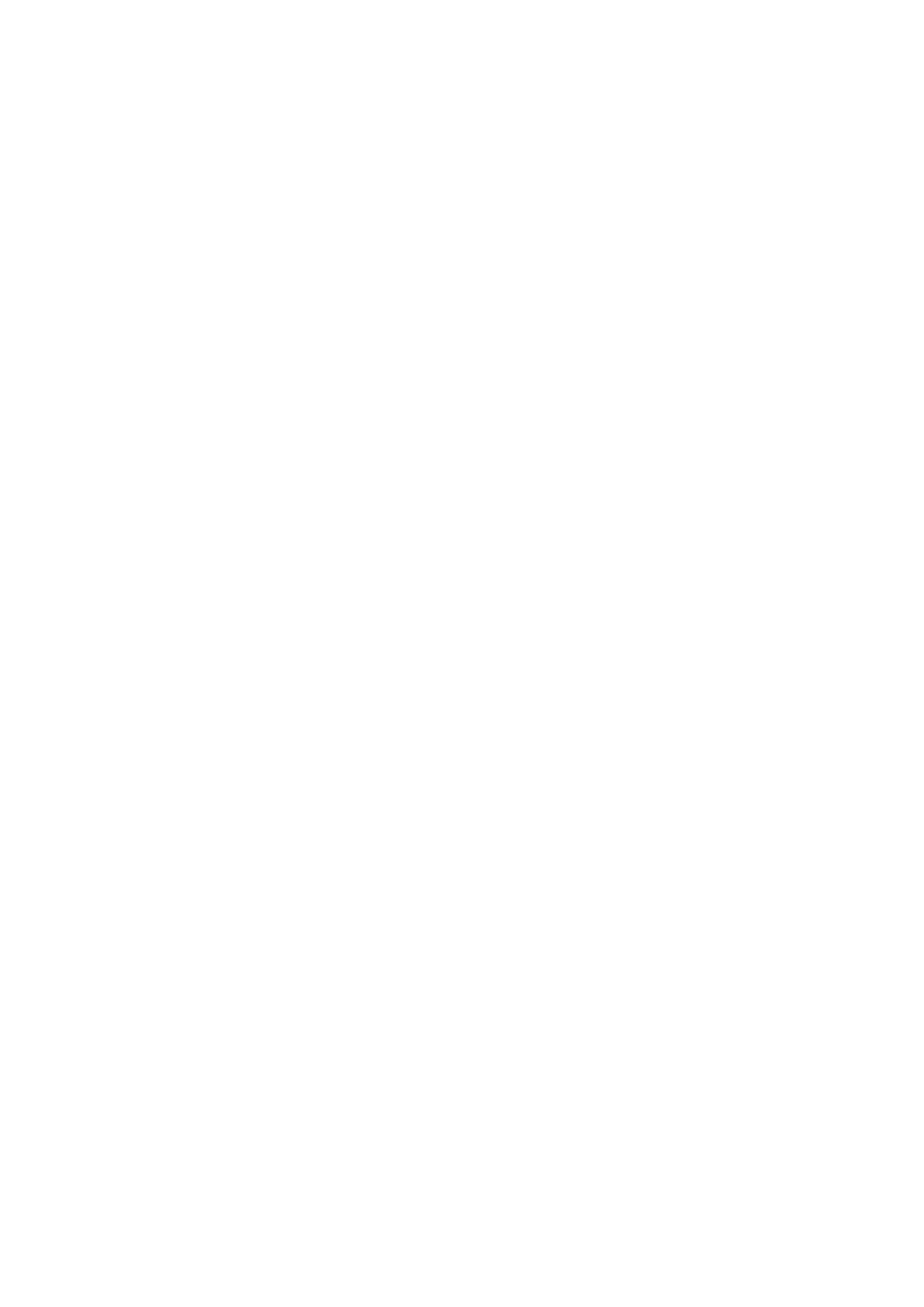#### **Certification marking**

Products that conform to Uganda standards may be marked with Uganda National Bureau of Standards (UNBS) Certification Mark shown in the figure below.

The use of the UNBS Certification Mark is governed by the Standards Act, and the Regulations made thereunder. This mark can be used only by those licensed under the certification mark scheme operated by the Uganda National Bureau of Standards and in conjunction with the relevant Uganda Standard. The presence of this mark on a product or in relation to a product is an assurance that the goods comply with the requirements of that standard under a system of supervision, control and testing in accordance with the certification mark scheme of the Uganda National Bureau of Standards. UNBS marked products are continually checked by UNBS for conformity to that standard.

Further particulars of the terms and conditions of licensing may be obtained from the Director, Uganda National Bureau of Standards.